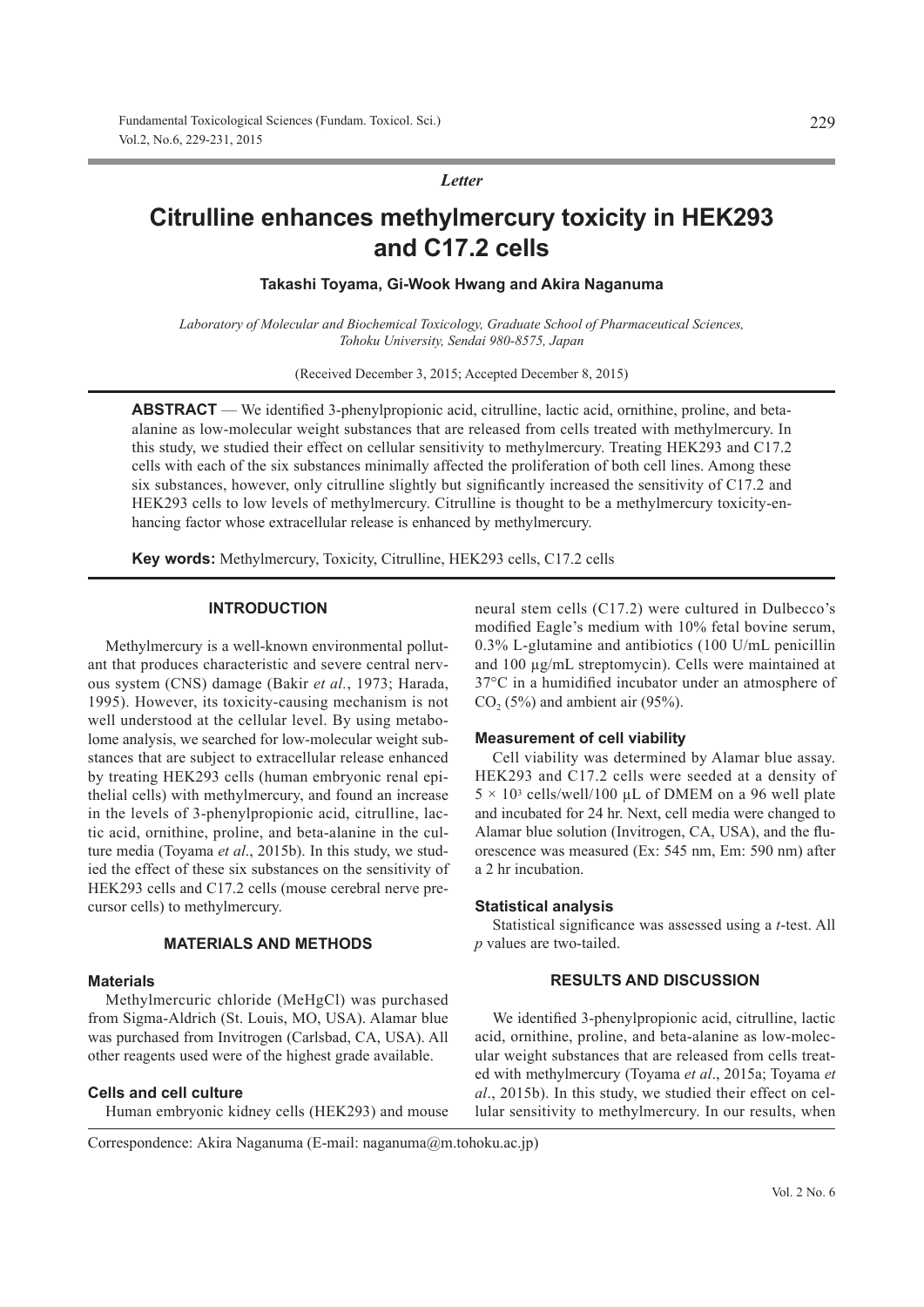



**Fig. 1.** Effect of citrulline on methylmercury cytotoxicity. C17.2 cells (A) and HEK293 cells (C) were incubated with citrulline for 48 hr, and cytotoxicity was examined using an Alamar blue assay. C17.2 cells were exposed to methylmercuric chloride (MeHgCl) in the presence or absence of citrulline (10 μM) for 48 hr, and cytotoxicity was determined (B). HEK293 cells were exposed to MeHgCl with 50  $\mu$ M of citrulline for 48 hr, and cytotoxicity was determined (D). Mean  $\pm$  S.D., n = 3;  $*P < 0.05$ .

3-phenylpropionic acid, lactic acid, ornithine, proline, and beta-alanine were individually added into the culture media, each compound minimally affected the cellular sensitivity of cultured HEK293 and C17.2 cells to methylmercury (data not shown). However, citrulline slightly but significantly increased cellular sensitivity of  $C17.2$ and HEK293 cells to low-level methylmercury (Fig. 1). In considering the toxicity of methylmercury, it is interesting to note that citrulline, which is subject to extracellular release enhanced by methylmercury, increases cellular sensitivity to methylmercury in non-toxic concentrations.

*In vivo*, citrulline is produced together with nitric oxide (NO) from arginine by nitric oxide synthase (NOS) (Bush *et al.*, 1992). It is also known that citrulline increases intracellular NO production (Husson *et al.*, 2003). Since

enhanced NO production induces cell death (Boje and Arora, 1992), NO may be involved in citrulline's action to enhance methylmercury toxicity. We expect that a more detailed investigation on the role of citrulline in developing methylmercury toxicity will clarify part of the molecular mechanism for developing methylmercury toxicity.

### **ACKNOWLEDGMENTS**

This work was supported by a Grant-in-Aid  $(15H05714)$  for scientific research from the Ministry of Education, Culture, Sports, Science and Technology of Japan.

**Conflict of interest----** The authors declare that there is no conflict of interest.